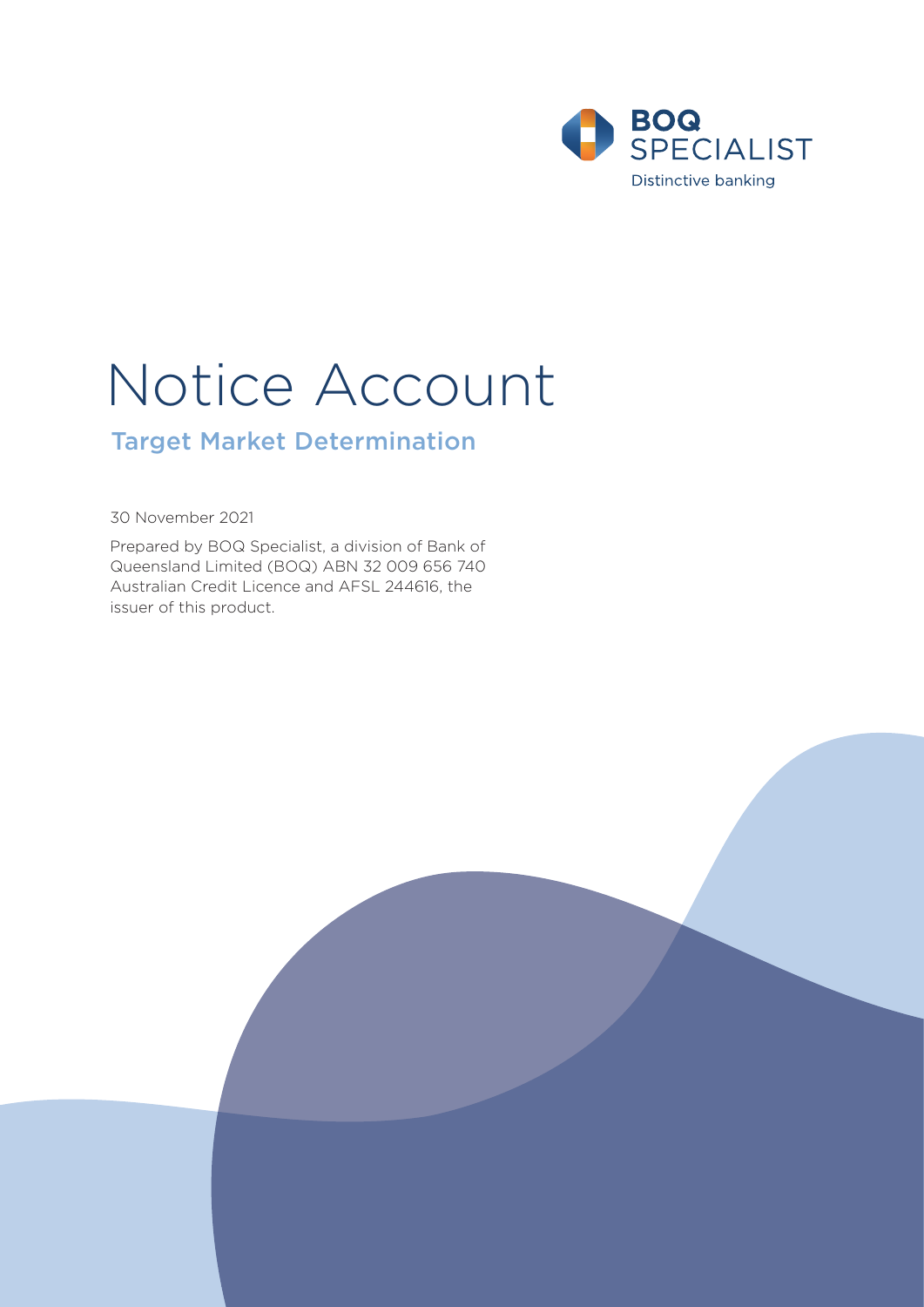# What is a Target Market Determination?

A Target Market Determination (TMD) describes:

- the class of customers that comprise the Target Market for the product
- any conditions or restrictions on how the product is distributed to retail customers
- events or circumstances where we will review the TMD for the product.

# Why does BOQ Specialist need to make this TMD publicly available?

We are required to produce this TMD by law. The law is intended to help customers obtain appropriate financial products by requiring issuers and distributors to have a customer centric approach to the design and distribution of products.

This document is not a substitute for the product's terms and conditions or other disclosure documents. Customers must refer to these documents when making a decision about this product. These documents can be found on our website or you can obtain a copy upon request.

# The TMD will undergo a periodic review as follows:

#### Effective date

30 November 2021

#### Next Review Due

Before 30 November 2023

#### Review

At least every two years from the effective date of this TMD

# Target Market

The Target Market for this product is customers who want a safe place to grow their savings without withdrawing on short notice (less than 32 days advance notice). These customers are likely to have the following objectives, needs and financial situation and meet the eligibility criteria for this product.

## **Objectives**

The customers' likely objective is to grow their savings with an interest-bearing account and do not need immediate access to funds. They are looking for an account separate from their everyday banking account.

#### **Needs**

The customers' likely need is a simple product that rewards their savings behaviour:

- a dedicated interest-bearing savings account
- a secure place to store money with access to savings after providing 32 days notice.

This product may not be suitable for customers who are likely to require branch access to make withdrawals.

#### Financial situation

This product is suited to customers with a wide range of financial situations and who have immediate access to funds elsewhere.

### Eligibility criteria for this product

Customers must satisfy the following criteria to acquire this product

- be an Australian citizen, permanent resident, or resident with acceptable residency status
- be 18 years or older, or
- be an Australian registered corporation or association, or
- be a trustee of an Australian family, statutory, superannuation, unit or hybrid trust (the beneficiary and the trustee must meet the eligibility criteria of an individual or a corporation).

# Product description

A savings account that allows customers to earn a variable interest rate on their funds and withdraw money after giving 32 days notice. A BOQ Specialist Private Access or One Account will automatically be provided under the customer's name which will be the account into which withdrawals from this account may be paid.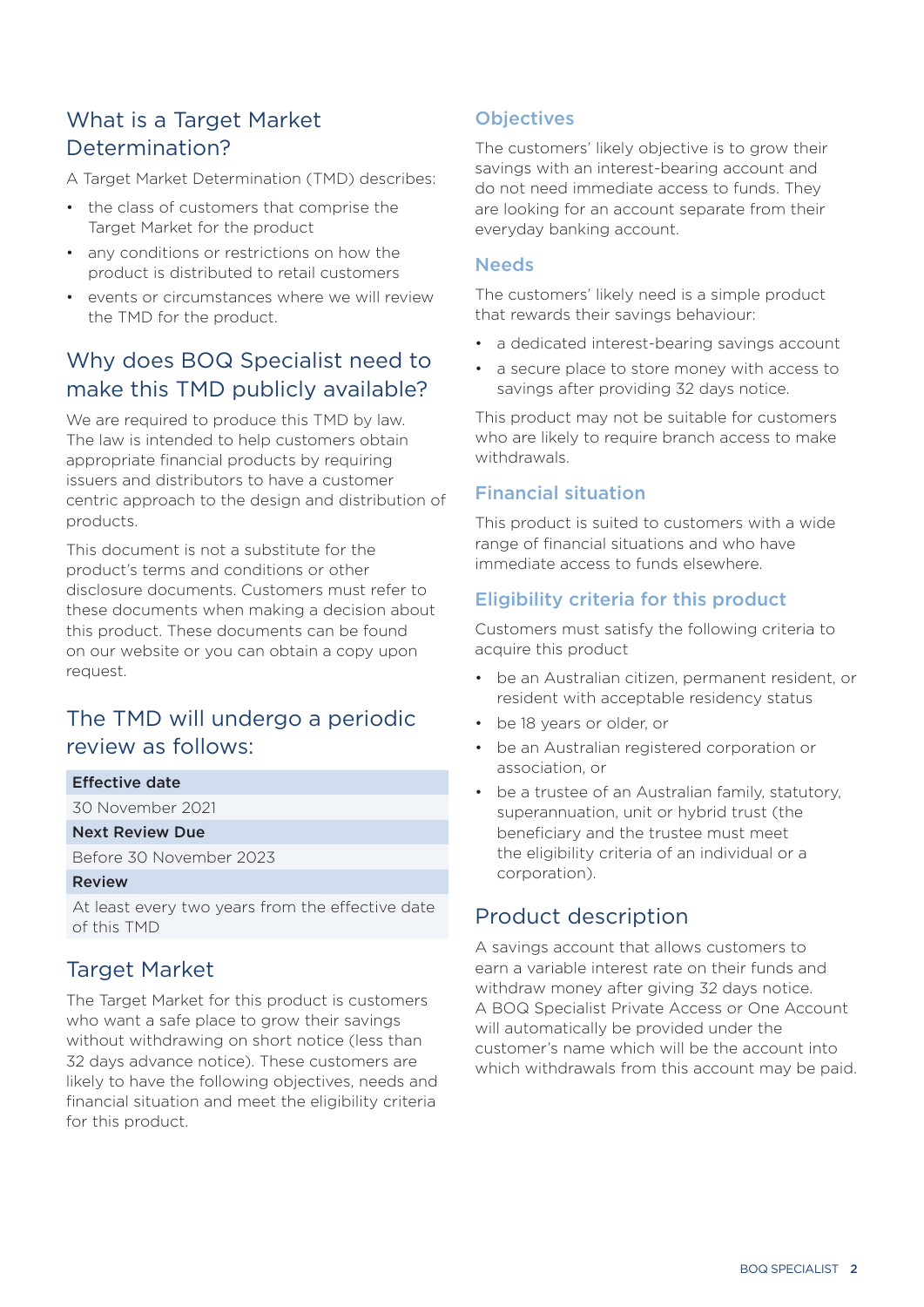## Key attributes of this product

- physical access to BOQ and ANZ branches to deposit money
- online banking access to view account balance and raise secure message to 'place notice' to withdraw funds
- variable interest rate
- 32 days notice required to withdraw deposit, unless approved for financial hardship
- no monthly account fees (see 'BOQ Specialist Transaction and Savings Accounts Overdraft Facility Term and Conditions' for fees).

## Why the product is likely to be consistent with the likely objectives, needs and financial situation of the **Target Market**

The product's attributes are designed to support the Target Market's objectives, needs and financial situation:

• The customer's need to save money can be met by setting funds aside for at least 32 days to earn interest, which encourages savings behaviour.

# Distribution conditions

This product can be distributed through:

- staff-assisted channels through BOQ Specialist bankers
- online channels through the BOQ Specialist website
- accredited third party financial advisers and platforms.

When this product is distributed to retail customers, it must be distributed in accordance with BOQ Specialist's customer acceptance requirements.

## Why the distribution conditions will make it likely that the customers who acquire the product are in the Target Market

BOQ Specialist considers that the distribution conditions and restrictions support BOQ Specialist's assessment that the product will likely be distributed to the Target Market because of the following key controls:

- appropriate training of staff to ensure adequate understanding of product features and aligning this to the customer's need
- customers satisfying BOQ Specialist's eligibility requirements
- quality assurance to monitor compliance with customer on-boarding and account origination processes
- third party advisers involved in the distribution of the product must take reasonable steps to ensure requirements are met and adhere to agreement in place with BOQ Specialist.

# Review triggers

We will review this TMD if any of the following trigger events and information being monitored reasonably suggests that the TMD may no longer be appropriate:

- we receive a significant number of complaints in relation to the product
- we identify a material adverse customer experience in relation to product appropriateness
- there is a material change to the product attributes, fees, charges, terms and conditions or the manner of distribution
- there is a Significant Dealing in this product which is inconsistent with the Target Market.